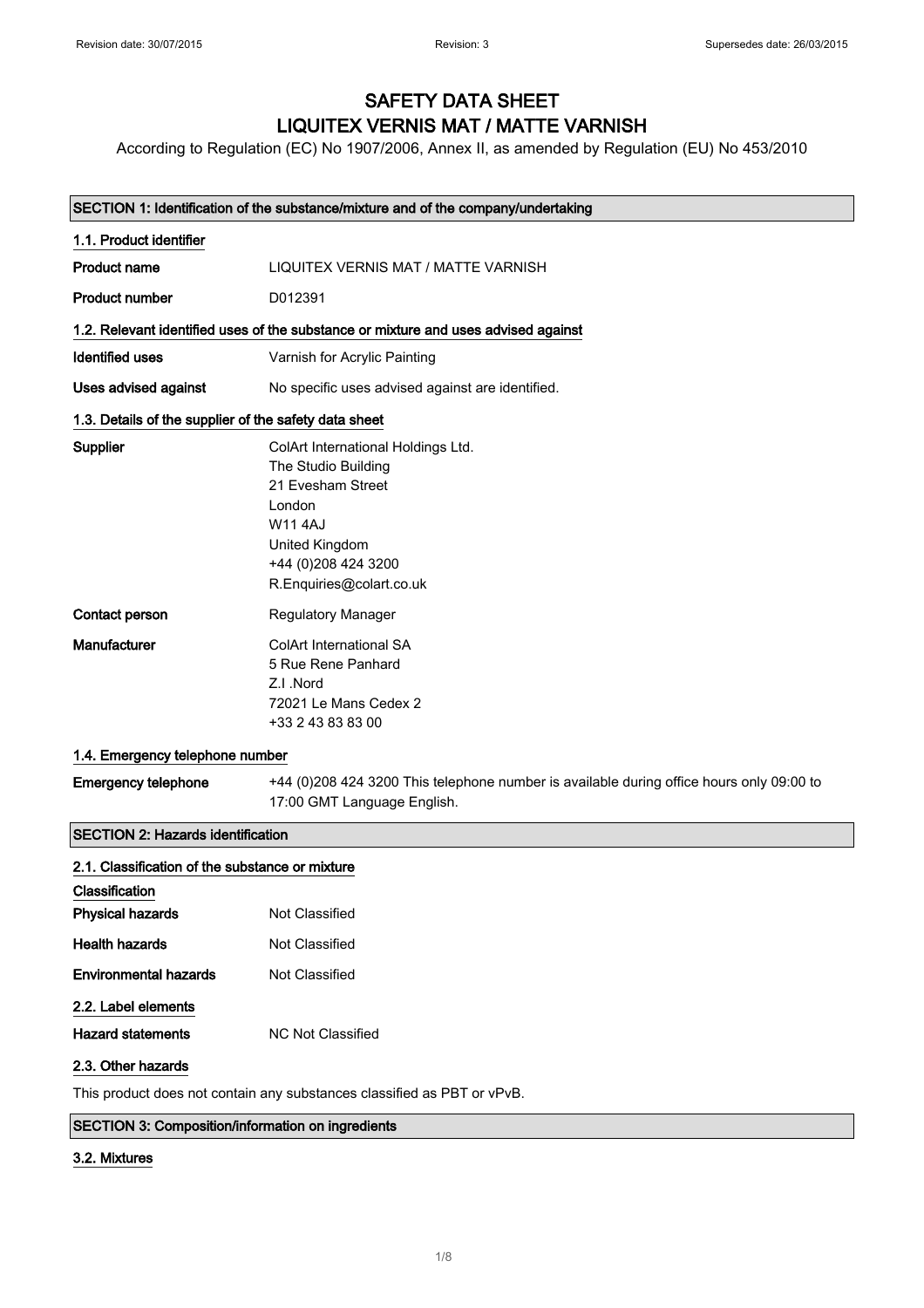| mono propylene glycol<br>CAS number: 57-55-6 | EC number: 200-338-0 | REACH registration number: 01-            | $1 - 5%$ |
|----------------------------------------------|----------------------|-------------------------------------------|----------|
|                                              |                      | 2119456809-23-xxxx                        |          |
| Classification<br>Not Classified             | -                    | Classification (67/548/EEC or 1999/45/EC) |          |

The Full Text for all R-Phrases and Hazard Statements are Displayed in Section 16.

| <b>SECTION 4: First aid measures</b>                             |                                                                                                                                                                                                                                                                                                                 |  |
|------------------------------------------------------------------|-----------------------------------------------------------------------------------------------------------------------------------------------------------------------------------------------------------------------------------------------------------------------------------------------------------------|--|
| 4.1. Description of first aid measures                           |                                                                                                                                                                                                                                                                                                                 |  |
| <b>General information</b>                                       | If in doubt, get medical attention promptly. Show this Safety Data Sheet to the medical<br>personnel.                                                                                                                                                                                                           |  |
| Inhalation                                                       | No specific recommendations. If throat irritation or coughing persists, proceed as follows.<br>Move affected person to fresh air and keep warm and at rest in a position comfortable for<br>breathing. Loosen tight clothing such as collar, tie or belt. Get medical attention if any<br>discomfort continues. |  |
| Ingestion                                                        | No specific recommendations. If throat irritation or coughing persists, proceed as follows.<br>Rinse mouth. Get medical attention if any discomfort continues.                                                                                                                                                  |  |
| Skin contact                                                     | No specific recommendations. Rinse with water. Get medical attention if any discomfort<br>continues.                                                                                                                                                                                                            |  |
| Eye contact                                                      | Rinse with water. Get medical attention if any discomfort continues.                                                                                                                                                                                                                                            |  |
| <b>Protection of first aiders</b>                                | Use protective equipment appropriate for surrounding materials.                                                                                                                                                                                                                                                 |  |
| 4.2. Most important symptoms and effects, both acute and delayed |                                                                                                                                                                                                                                                                                                                 |  |
| <b>General information</b>                                       | The severity of the symptoms described will vary dependent on the concentration and the<br>length of exposure.                                                                                                                                                                                                  |  |
| Inhalation                                                       | No specific symptoms known. Spray/mists may cause respiratory tract irritation.                                                                                                                                                                                                                                 |  |
| Ingestion                                                        | No specific symptoms known. May cause discomfort if swallowed.                                                                                                                                                                                                                                                  |  |
| <b>Skin contact</b>                                              | No specific symptoms known. May cause discomfort.                                                                                                                                                                                                                                                               |  |
| Eye contact                                                      | No specific symptoms known. May be slightly irritating to eyes.                                                                                                                                                                                                                                                 |  |
|                                                                  | 4.3. Indication of any immediate medical attention and special treatment needed                                                                                                                                                                                                                                 |  |
| Notes for the doctor                                             | Treat symptomatically.                                                                                                                                                                                                                                                                                          |  |
| <b>Specific treatments</b>                                       | No special treatment required.                                                                                                                                                                                                                                                                                  |  |
| <b>SECTION 5: Firefighting measures</b>                          |                                                                                                                                                                                                                                                                                                                 |  |
| 5.1. Extinguishing media                                         |                                                                                                                                                                                                                                                                                                                 |  |
| Suitable extinguishing media                                     | The product is not flammable. Extinguish with alcohol-resistant foam, carbon dioxide, dry<br>powder or water fog. Use fire-extinguishing media suitable for the surrounding fire.                                                                                                                               |  |
| Unsuitable extinguishing<br>media                                | Do not use water jet as an extinguisher, as this will spread the fire.                                                                                                                                                                                                                                          |  |
| 5.2. Special hazards arising from the substance or mixture       |                                                                                                                                                                                                                                                                                                                 |  |
| Specific hazards                                                 | Containers can burst violently or explode when heated, due to excessive pressure build-up.                                                                                                                                                                                                                      |  |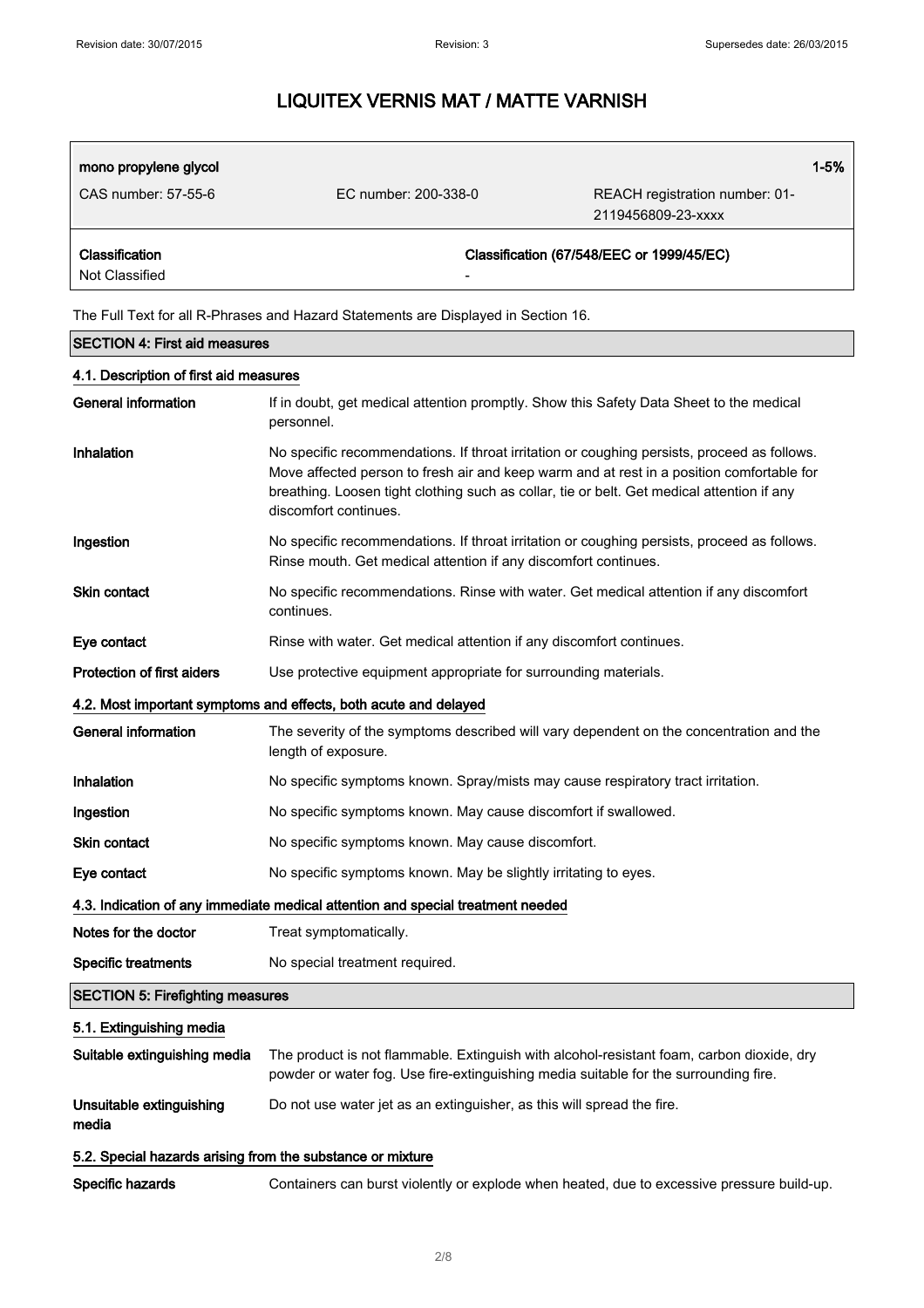| <b>Hazardous combustion</b><br>products                   | Thermal decomposition or combustion products may include the following substances:<br>Harmful gases or vapours.                                                                                                                                                                                                                                                              |  |
|-----------------------------------------------------------|------------------------------------------------------------------------------------------------------------------------------------------------------------------------------------------------------------------------------------------------------------------------------------------------------------------------------------------------------------------------------|--|
| 5.3. Advice for firefighters                              |                                                                                                                                                                                                                                                                                                                                                                              |  |
| Protective actions during<br>firefighting                 | Avoid breathing fire gases or vapours. Evacuate area. Cool containers exposed to heat with<br>water spray and remove them from the fire area if it can be done without risk. Cool containers<br>exposed to flames with water until well after the fire is out. If a leak or spill has not ignited, use<br>water spray to disperse vapours and protect men stopping the leak. |  |
| Special protective equipment<br>for firefighters          | Wear positive-pressure self-contained breathing apparatus (SCBA) and appropriate protective<br>clothing. Firefighter's clothing conforming to European standard EN469 (including helmets,<br>protective boots and gloves) will provide a basic level of protection for chemical incidents.                                                                                   |  |
| <b>SECTION 6: Accidental release measures</b>             |                                                                                                                                                                                                                                                                                                                                                                              |  |
|                                                           | 6.1. Personal precautions, protective equipment and emergency procedures                                                                                                                                                                                                                                                                                                     |  |
| <b>Personal precautions</b>                               | No specific recommendations. For personal protection, see Section 8.                                                                                                                                                                                                                                                                                                         |  |
| 6.2. Environmental precautions                            |                                                                                                                                                                                                                                                                                                                                                                              |  |
| <b>Environmental precautions</b>                          | Avoid discharge into drains or watercourses or onto the ground.                                                                                                                                                                                                                                                                                                              |  |
| 6.3. Methods and material for containment and cleaning up |                                                                                                                                                                                                                                                                                                                                                                              |  |
| Methods for cleaning up                                   | Reuse or recycle products wherever possible. Absorb spillage to prevent material damage.<br>Flush contaminated area with plenty of water. Wash thoroughly after dealing with a spillage.<br>Dispose of contents/container in accordance with national regulations.                                                                                                           |  |
| 6.4. Reference to other sections                          |                                                                                                                                                                                                                                                                                                                                                                              |  |
| Reference to other sections                               | For personal protection, see Section 8.                                                                                                                                                                                                                                                                                                                                      |  |
| <b>SECTION 7: Handling and storage</b>                    |                                                                                                                                                                                                                                                                                                                                                                              |  |
| 7.1. Precautions for safe handling                        |                                                                                                                                                                                                                                                                                                                                                                              |  |
| Usage precautions                                         | Read and follow manufacturer's recommendations. Wear protective clothing as described in<br>Section 8 of this safety data sheet. Keep away from food, drink and animal feeding stuffs.                                                                                                                                                                                       |  |

Handle all packages and containers carefully to minimise spills. Keep container tightly sealed when not in use. Avoid the formation of mists.

Advice on general occupational hygiene Wash promptly if skin becomes contaminated. Take off contaminated clothing. Wash contaminated clothing before reuse.

# 7.2. Conditions for safe storage, including any incompatibilities

| Storage precautions | No specific recommendations. |
|---------------------|------------------------------|
|---------------------|------------------------------|

Storage class **Unspecified storage.** 

7.3. Specific end use(s)

Specific end use(s) The identified uses for this product are detailed in Section 1.2.

# SECTION 8: Exposure Controls/personal protection

#### 8.1. Control parameters

Occupational exposure limits

#### mono propylene glycol

Long-term exposure limit (8-hour TWA): WEL 150 ppm 474 mg/m<sup>3</sup> total vapour and particulates Long-term exposure limit (8-hour TWA): WEL 10 mg/m<sup>3</sup> particulate

# FORMALDEHYDE ...%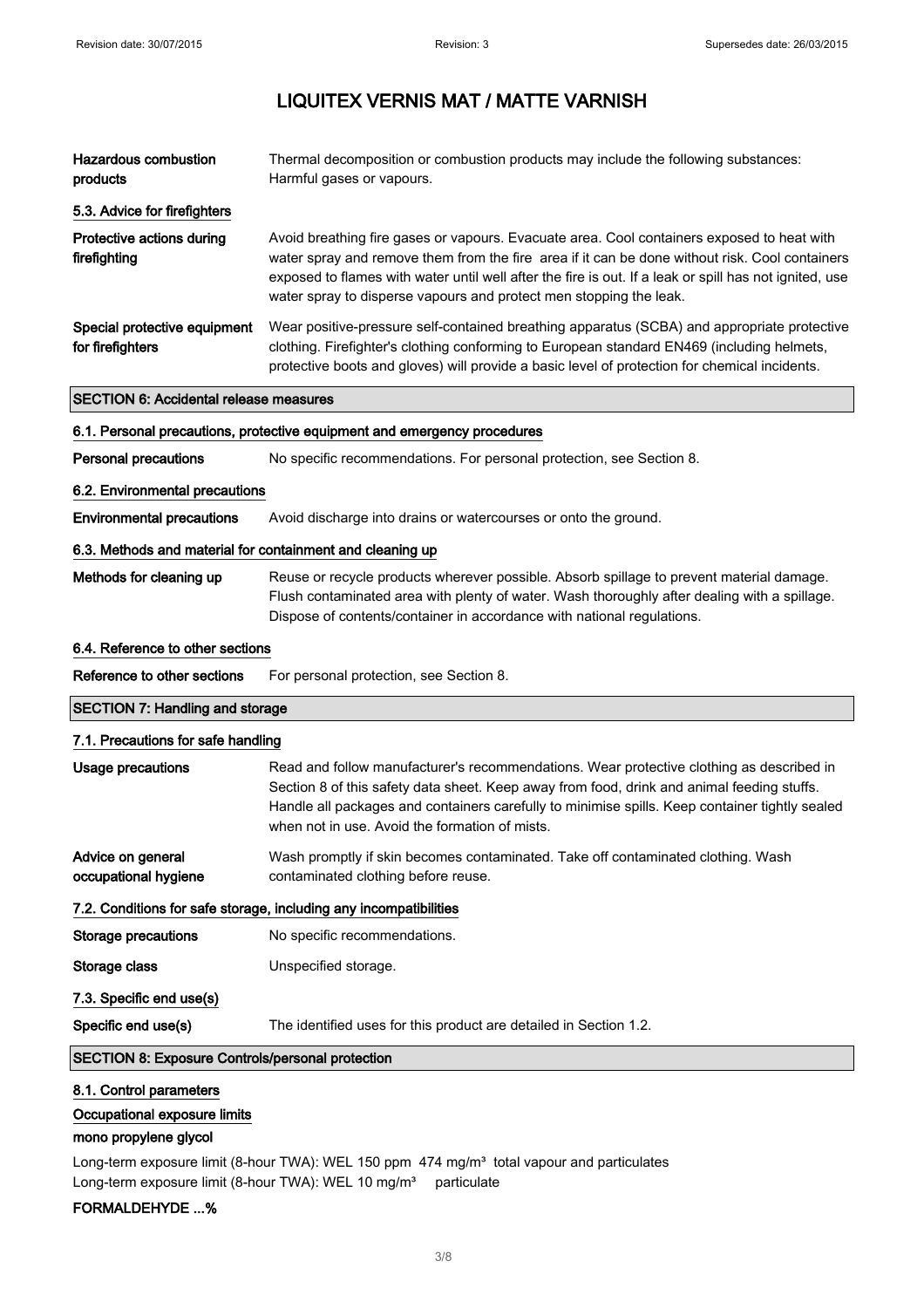Long-term exposure limit (8-hour TWA): MEL 2 ppm 2.5 mg/m<sup>3</sup> Short-term exposure limit (15-minute): MEL 2 ppm 2.5 mg/m<sup>3</sup>

WEL = Workplace Exposure Limit

# 8.2. Exposure controls

| Appropriate engineering<br>controls       | No specific ventilation requirements.                                                                                                                                                            |
|-------------------------------------------|--------------------------------------------------------------------------------------------------------------------------------------------------------------------------------------------------|
| Eye/face protection                       | No specific eye protection required during normal use. Large Spillages: Eyewear complying<br>with an approved standard should be worn if a risk assessment indicates eye contact is<br>possible. |
| Hand protection                           | No specific hand protection recommended.                                                                                                                                                         |
| Other skin and body<br>protection         | No specific recommendations                                                                                                                                                                      |
| Hygiene measures                          | Wash hands thoroughly after handling. Do not eat, drink or smoke when using this product.<br>Wash contaminated clothing before reuse.                                                            |
| <b>Respiratory protection</b>             | No specific recommendations. Provide adequate ventilation. Large Spillages: If ventilation is<br>inadequate, suitable respiratory protection must be worn.                                       |
| <b>Environmental exposure</b><br>controls | Not regarded as dangerous for the environment.                                                                                                                                                   |

# SECTION 9: Physical and Chemical Properties

## 9.1. Information on basic physical and chemical properties

| Appearance                                  | Liquid                                                                                                                 |  |
|---------------------------------------------|------------------------------------------------------------------------------------------------------------------------|--|
| Colour                                      | White.                                                                                                                 |  |
| Odour                                       | No characteristic odour.                                                                                               |  |
| рH                                          | pH (concentrated solution): 8                                                                                          |  |
| Initial boiling point and range             | >100°C @ 760 mm Hg                                                                                                     |  |
| Vapour density                              | $>1$ .                                                                                                                 |  |
| <b>Relative density</b>                     | 1.1 @ 20. $C^{\circ}C$                                                                                                 |  |
| Solubility(ies)                             | Miscible with water                                                                                                    |  |
| 9.2. Other information                      |                                                                                                                        |  |
| Other information                           | Not determined.                                                                                                        |  |
| <b>SECTION 10: Stability and reactivity</b> |                                                                                                                        |  |
| 10.1. Reactivity                            |                                                                                                                        |  |
| Reactivity                                  | There are no known reactivity hazards associated with this product.                                                    |  |
| 10.2. Chemical stability                    |                                                                                                                        |  |
| <b>Stability</b>                            | Stable at normal ambient temperatures and when used as recommended. Stable under the<br>prescribed storage conditions. |  |
| 10.3. Possibility of hazardous reactions    |                                                                                                                        |  |
| Possibility of hazardous<br>reactions       | No potentially hazardous reactions known.                                                                              |  |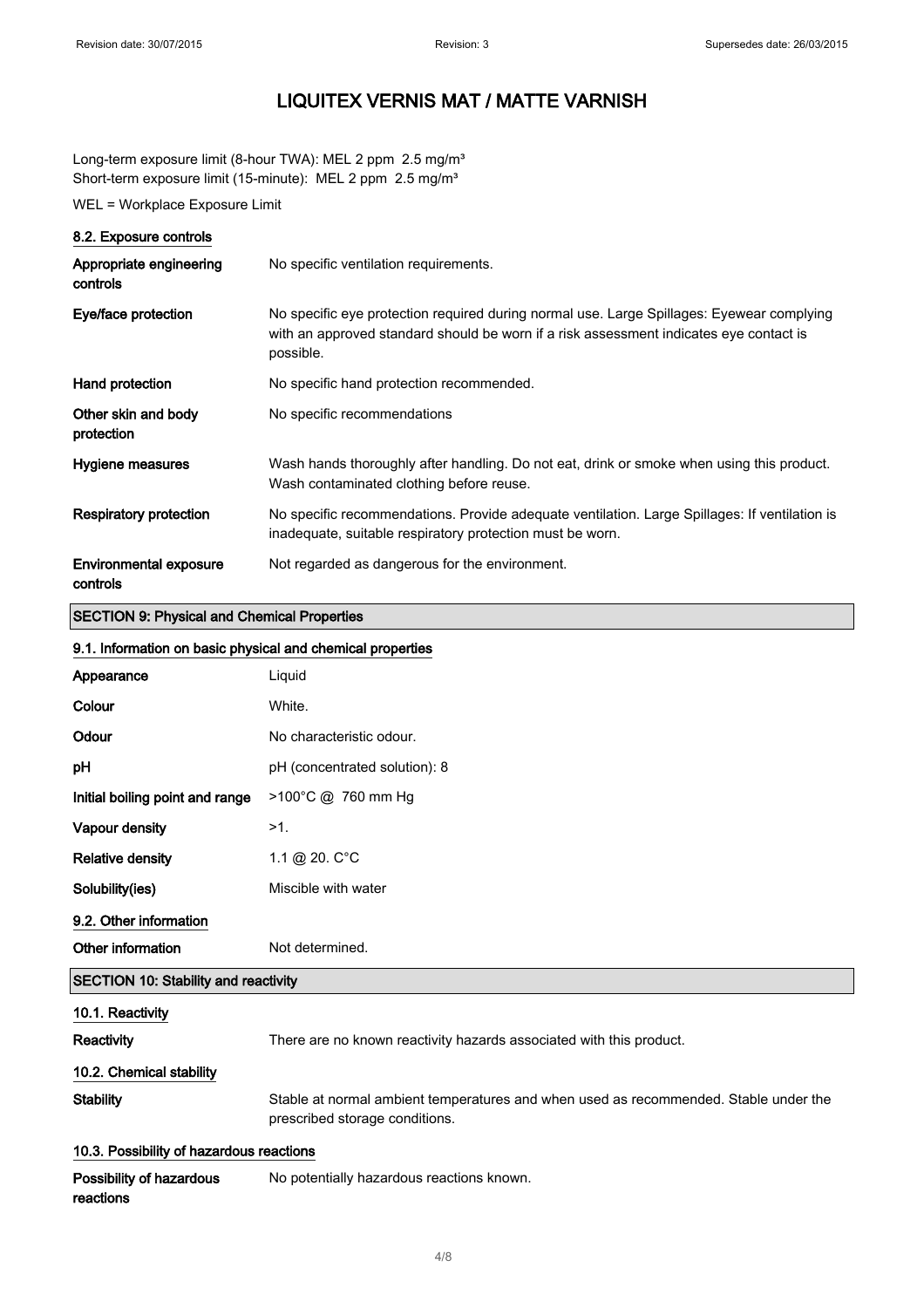| 10.4. Conditions to avoid                                     |                                                                                                                                                                         |  |
|---------------------------------------------------------------|-------------------------------------------------------------------------------------------------------------------------------------------------------------------------|--|
| <b>Conditions to avoid</b>                                    | There are no known conditions that are likely to result in a hazardous situation.                                                                                       |  |
| 10.5. Incompatible materials                                  |                                                                                                                                                                         |  |
| Materials to avoid                                            | No specific material or group of materials is likely to react with the product to produce a<br>hazardous situation.                                                     |  |
| 10.6. Hazardous decomposition products                        |                                                                                                                                                                         |  |
| Hazardous decomposition<br>products                           | Does not decompose when used and stored as recommended. Thermal decomposition or<br>combustion products may include the following substances: Harmful gases or vapours. |  |
| <b>SECTION 11: Toxicological information</b>                  |                                                                                                                                                                         |  |
| 11.1. Information on toxicological effects                    |                                                                                                                                                                         |  |
| <b>Toxicological effects</b>                                  | Not regarded as a health hazard under current legislation.                                                                                                              |  |
| Acute toxicity - oral                                         |                                                                                                                                                                         |  |
| Notes (oral LD <sub>50</sub> )                                | Based on available data the classification criteria are not met.                                                                                                        |  |
| Acute toxicity - dermal                                       |                                                                                                                                                                         |  |
| Notes (dermal LDso)                                           | Based on available data the classification criteria are not met.                                                                                                        |  |
| Acute toxicity - inhalation                                   |                                                                                                                                                                         |  |
| Notes (inhalation LC <sub>50</sub> )                          | Based on available data the classification criteria are not met.                                                                                                        |  |
| Skin corrosion/irritation                                     |                                                                                                                                                                         |  |
| Animal data                                                   | Based on available data the classification criteria are not met.                                                                                                        |  |
| Serious eye damage/irritation                                 |                                                                                                                                                                         |  |
| Serious eye damage/irritation                                 | Based on available data the classification criteria are not met.                                                                                                        |  |
| <b>Respiratory sensitisation</b><br>Respiratory sensitisation | Based on available data the classification criteria are not met.                                                                                                        |  |
| Skin sensitisation                                            |                                                                                                                                                                         |  |
| <b>Skin sensitisation</b>                                     | Based on available data the classification criteria are not met.                                                                                                        |  |
| Germ cell mutagenicity                                        |                                                                                                                                                                         |  |
| Genotoxicity - in vitro                                       | Based on available data the classification criteria are not met.                                                                                                        |  |
| Carcinogenicity                                               |                                                                                                                                                                         |  |
| Carcinogenicity                                               | Based on available data the classification criteria are not met.                                                                                                        |  |
| <b>IARC</b> carcinogenicity                                   | None of the ingredients are listed or exempt.                                                                                                                           |  |
| Reproductive toxicity                                         |                                                                                                                                                                         |  |
| Reproductive toxicity - fertility                             | Based on available data the classification criteria are not met.                                                                                                        |  |
| Reproductive toxicity -<br>development                        | Based on available data the classification criteria are not met.                                                                                                        |  |
| Specific target organ toxicity - single exposure              |                                                                                                                                                                         |  |
| STOT - single exposure                                        | Not classified as a specific target organ toxicant after a single exposure.                                                                                             |  |
| Specific target organ toxicity - repeated exposure            |                                                                                                                                                                         |  |
| <b>STOT - repeated exposure</b>                               | Not classified as a specific target organ toxicant after repeated exposure.                                                                                             |  |
| <b>Aspiration hazard</b>                                      |                                                                                                                                                                         |  |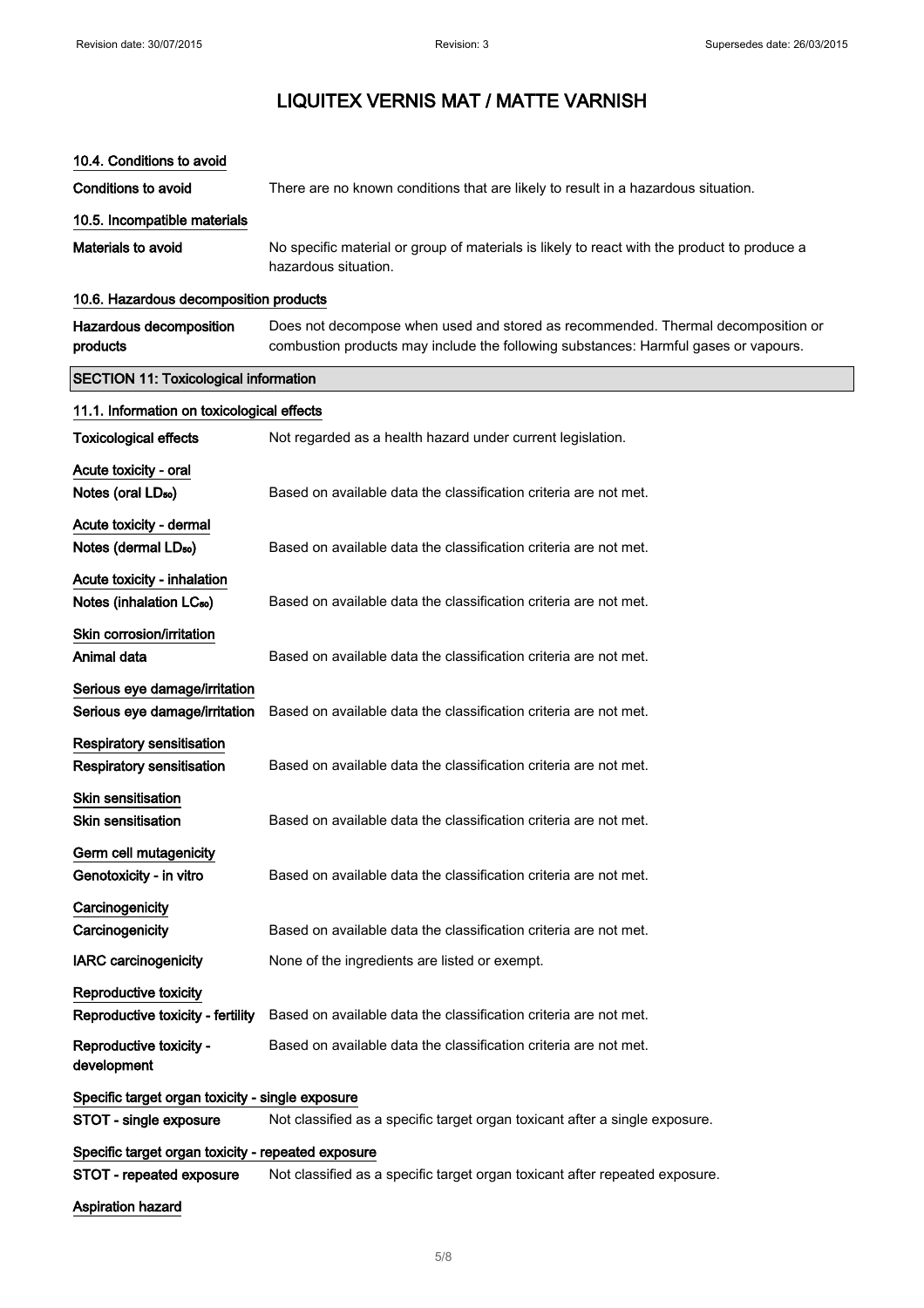| <b>Aspiration hazard</b>            | Based on available data the classification criteria are not met.                                                                                 |
|-------------------------------------|--------------------------------------------------------------------------------------------------------------------------------------------------|
| General information                 | No specific health hazards known. The severity of the symptoms described will vary<br>dependent on the concentration and the length of exposure. |
| <b>Inhalation</b>                   | No specific symptoms known. Spray/mists may cause respiratory tract irritation.                                                                  |
| Ingestion                           | No specific symptoms known. May cause discomfort if swallowed.                                                                                   |
| <b>Skin contact</b>                 | No specific symptoms known. May cause discomfort.                                                                                                |
| Eye contact                         | No specific symptoms known. May be slightly irritating to eyes.                                                                                  |
| Acute and chronic health<br>hazards | No specific health hazards known.                                                                                                                |
| Route of entry                      | Ingestion Inhalation Skin and/or eye contact                                                                                                     |
| <b>Target organs</b>                | No specific target organs known.                                                                                                                 |

# SECTION 12: Ecological Information

| Ecotoxicity                                | Not regarded as dangerous for the environment. However, large or frequent spills may have<br>hazardous effects on the environment. |  |
|--------------------------------------------|------------------------------------------------------------------------------------------------------------------------------------|--|
| 12.1. Toxicity                             |                                                                                                                                    |  |
| <b>Toxicity</b>                            | Based on available data the classification criteria are not met.                                                                   |  |
| Acute toxicity - fish                      | Not determined.                                                                                                                    |  |
| Acute toxicity - aquatic<br>invertebrates  | Not determined.                                                                                                                    |  |
| Acute toxicity - aquatic plants            | Not determined.                                                                                                                    |  |
| Acute toxicity -<br>microorganisms         | Not determined.                                                                                                                    |  |
| 12.2. Persistence and degradability        |                                                                                                                                    |  |
|                                            | Persistence and degradability The degradability of the product is not known.                                                       |  |
| 12.3. Bioaccumulative potential            |                                                                                                                                    |  |
| <b>Bioaccumulative potential</b>           | No data available on bioaccumulation.                                                                                              |  |
| 12.4. Mobility in soil                     |                                                                                                                                    |  |
| <b>Mobility</b>                            | No data available.                                                                                                                 |  |
| 12.5. Results of PBT and vPvB assessment   |                                                                                                                                    |  |
| 12.6. Other adverse effects                |                                                                                                                                    |  |
| Other adverse effects                      | None known.                                                                                                                        |  |
| <b>SECTION 13: Disposal considerations</b> |                                                                                                                                    |  |
| 13.1. Waste treatment methods              |                                                                                                                                    |  |
|                                            |                                                                                                                                    |  |

General information The generation of waste should be minimised or avoided wherever possible. Reuse or recycle products wherever possible. This material and its container must be disposed of in a safe way.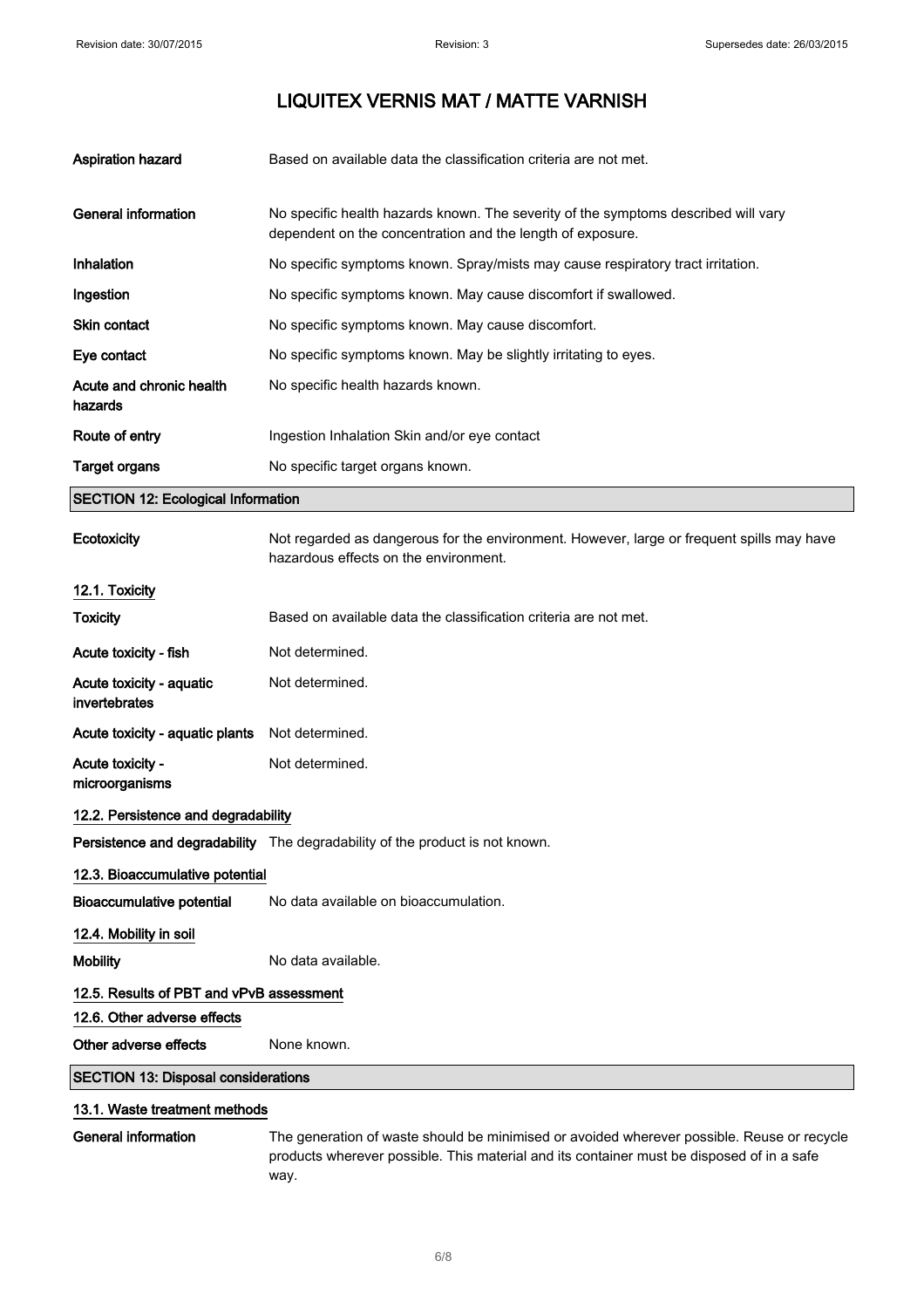| <b>SECTION 14: Transport information</b> |                                                                                                                                |
|------------------------------------------|--------------------------------------------------------------------------------------------------------------------------------|
| Waste class                              | 08 01 12 waste paint and varnish other than those mentioned in 08 01 11                                                        |
| Disposal methods                         | Dispose of waste to licensed waste disposal site in accordance with the requirements of the<br>local Waste Disposal Authority. |

General The product is not covered by international regulations on the transport of dangerous goods (IMDG, IATA, ADR/RID).

## 14.1. UN number

Not applicable.

## 14.2. UN proper shipping name

Not applicable.

# 14.3. Transport hazard class(es)

No transport warning sign required.

#### 14.4. Packing group

Not applicable.

## 14.5. Environmental hazards

## Environmentally hazardous substance/marine pollutant

No.

#### 14.6. Special precautions for user

Not applicable.

## 14.7. Transport in bulk according to Annex II of MARPOL73/78 and the IBC Code

## Transport in bulk according to Not applicable. Annex II of MARPOL 73/78 and the IBC Code

#### SECTION 15: Regulatory information

| 15.1. Safety, health and environmental regulations/legislation specific for the substance or mixture |                                                                                                                                                                                                                                                                                                                                                                                                                                                                                                                                                                    |  |
|------------------------------------------------------------------------------------------------------|--------------------------------------------------------------------------------------------------------------------------------------------------------------------------------------------------------------------------------------------------------------------------------------------------------------------------------------------------------------------------------------------------------------------------------------------------------------------------------------------------------------------------------------------------------------------|--|
| <b>National regulations</b>                                                                          | Health and Safety at Work etc. Act 1974 (as amended).<br>The Chemicals (Hazard Information and Packaging for Supply) Regulations 2009 (SI 2009<br>No. 716).<br>The Carriage of Dangerous Goods and Use of Transportable Pressure Equipment<br>Regulations 2009 (SI 2009 No. 1348) (as amended) ["CDG 2009"].<br>EH40/2005 Workplace exposure limits.                                                                                                                                                                                                               |  |
| EU legislation                                                                                       | Regulation (EC) No 1907/2006 of the European Parliament and of the Council of 18<br>December 2006 concerning the Registration, Evaluation, Authorisation and Restriction of<br>Chemicals (REACH) (as amended).<br>Commission Regulation (EU) No 453/2010 of 20 May 2010.<br>Regulation (EC) No 1272/2008 of the European Parliament and of the Council of 16<br>December 2008 on classification, labelling and packaging of substances and mixtures (as<br>amended).<br>Dangerous Preparations Directive 1999/45/EC.<br>Dangerous Substances Directive 67/548/EEC. |  |

#### 15.2. Chemical safety assessment

No chemical safety assessment has been carried out.